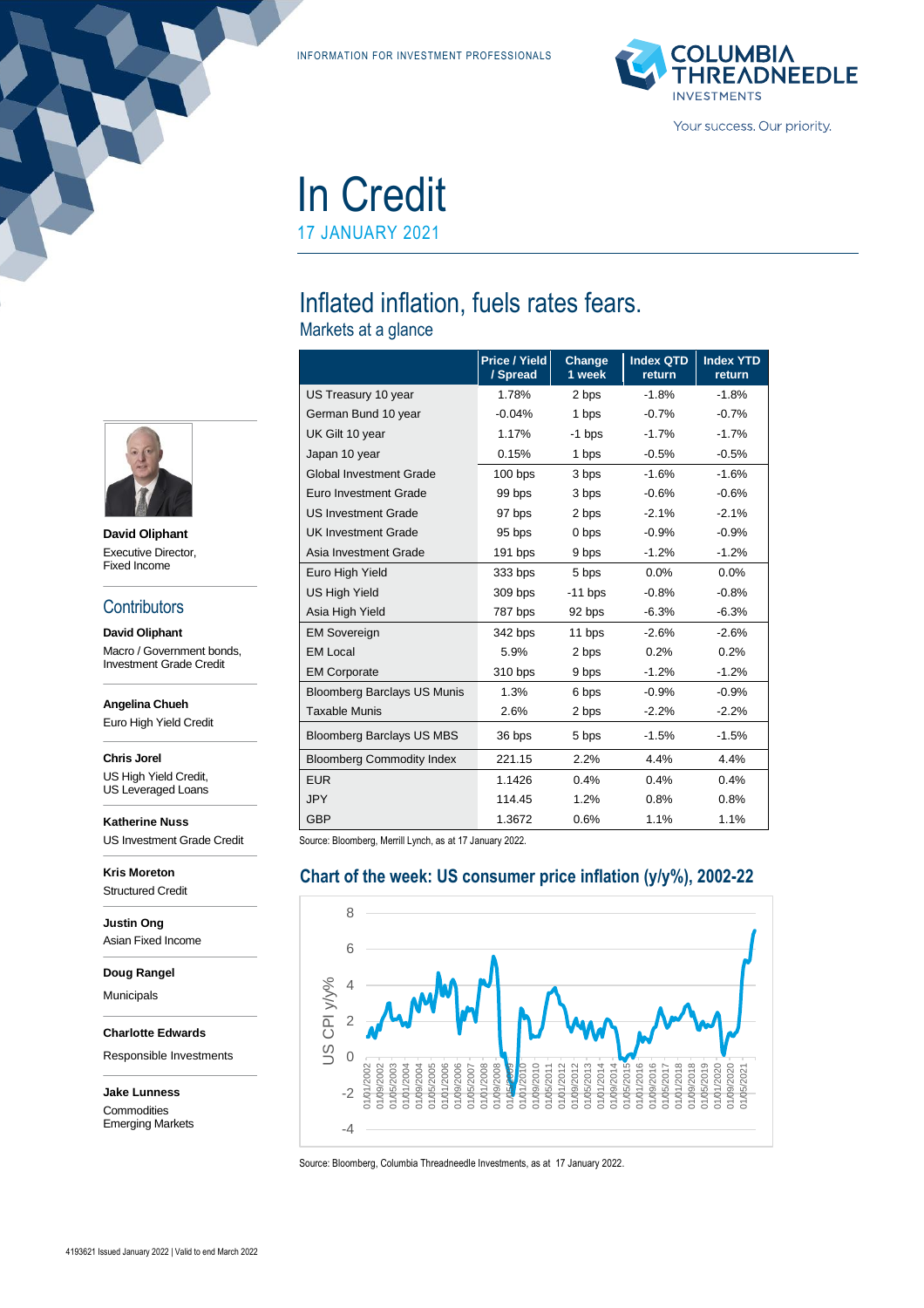# Macro / government bonds

After a dismal start to the year, government bonds enjoyed a period of stronger performance last week up until Friday when yields rose once again. It seems concerns about tighter monetary conditions in the US are now well understood and discounted in prices. Interestingly, inflation expectations have fallen this year by around 20bps even as real yields have been under more pressure.

Last week also brought key consumer and producer price inflation data in the US. The headline rate of annual increase in both looks horrendous (7% for CPI and nearly 10% for PPI): **see chart of the week**, but this was no worse than expected and consequently did little to upset markets further. Concurrently, a raft of US Federal Reserve speakers sought to cement the notion of a near certain rate rise in March. Most market forecasters estimate that there will be between three and four rate rises this year in the US. It seems increasingly likely that the central bank will also start to dismantle its balance sheet of bonds in the second half of the year. This is likely to be achieved by not reinvesting maturing debt as it rolls off. Around 20% of the Fed's assets are below one year in maturity. The week ended with weak retail sales data.

Elsewhere, the UK produced a very strong GDP report for November (+0.9%) that lifted the economy to a size greater than pre-pandemic for the first time. Unfortunately, we expect December's report will be weak and reflect the effects of the Omicron spread. On that front, case counts in the country, seen as a lead indicator, are down by around a quarter in the last week which is encouraging.

This week should begin rather quietly as there is a holiday in the US on Monday and the US central bank enters a 'blackout' period ahead of the FOMC meeting next week.

# Investment grade credit

Credit spreads drifted a little last week with the global index spread now back to three digits. All the while, it was another five days of heavy issuance, which weighed on the market.

In company specific news, French state-owned utility EDF dropped its leverage and earnings guidance for 2022 due to the government's decision (ahead of elections) to postpone tariff increases, open a higher proportion of EDF's generation competition, on top of fresh nuclear powerplant outages. Bonds were weaker on the news. There will be more details to follow mid February with results.

In the US, at the end of the week, JP Morgan, Citibank, and Wells Fargo delivered what were in our view 'solid' numbers. A benign credit environment saw the companies benefit from write backs, increased margins and most notably strong loan growth. Return on equity is now higher than was the case pre-pandemic.

Lastly in the UK, Unilever appears to be prepared to offer a substantial amount of money for the consumer healthcare business of GlaxoSmithKline. A figure of around £50bn has been touted in the weekend press.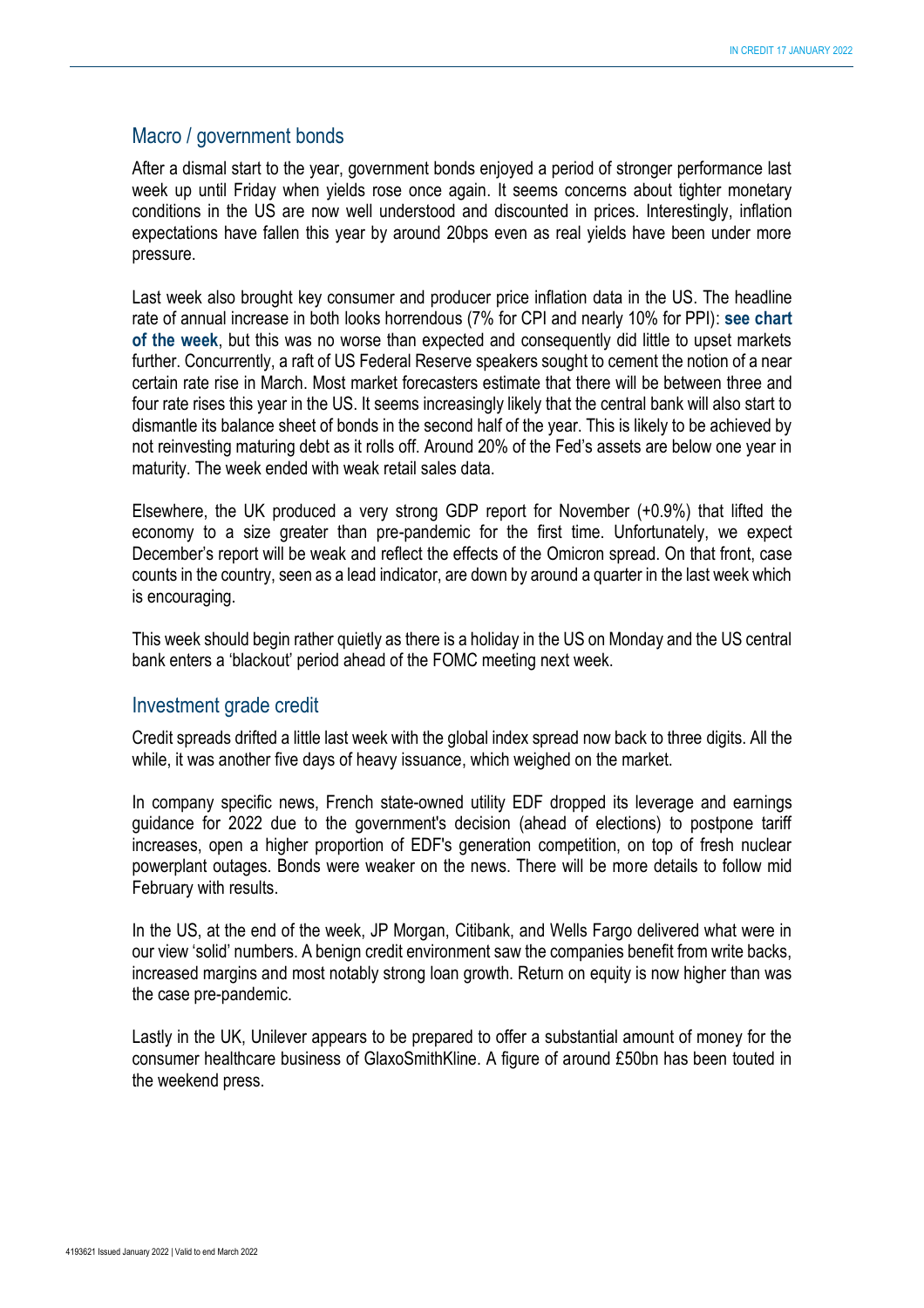# High yield credit & leveraged loans

US high yield bond prices round tripped as the week progressed as buyers emerged following a sharp increase in yields to begin 2022. Fed expectations have recalibrated following the hawkish minutes and strong labour market report with investors now largely anticipating a first hike in March and four cumulatively in 2022. While prices are down in response to rising treasury yields, spreads are relatively steady and are not far above late-December's multi-year tights. The ICE BofA US HY CP Constrained Index returned 0.12% over the week and spreads were 11bps tighter, ending the week at +324bps.

The average price of the J.P. Morgan Leveraged Loan index continued to rise this week as demand for floating rate debt has benefited from a resetting of Fed expectations. Leveraged loan funds reported a \$1.84bn inflow over the past week, which was the second largest weekly inflow on record for the asset class behind only 8/7/13's \$1.87bn. The leveraged loan index has returned +0.50% in January, which compares to losses for high yield and investment grade bonds totaling -0.82% and -2.11% as a sharp rise in rates boosts demand for floating-rate product.

After the strong start of the year, European high yield showed some consolidation last week with a soft tone in the market as spreads widened and yields rose. CCCs outperformed BBs while Bs barely outperformed the higher rated credit. Flows continued to be positive for the year, both for ETFs and managed accounts, though at a much smaller scale than the previous week  $(+68m)$ . Primary market pace picked up, albeit still at a subdued pace for this time of the year, with only two deals (United Group and Tereos) for a total of €850m. Market pricing is proving more demanding as the United Group deal came in 25bps higher than the initial price talk. The pipeline is expected to build up in the coming week given the forecast of €10bn of issuance in January and the start of February. The market continues to be cautious for longer duration bonds given rising rate concerns. Credit rating changes last week, included the downgrade of Elior, the French catering business, to B from Ba3 by Moodys. They cited prolonged Omicron impact delaying people's return to the office and expectations that this will weigh on the food service business, delaying a return to profitability.

In telecom news, it was reported that KKR has approached the Saudi sovereign wealth fund to consider taking part in KKR's bid for Telecom Italia. In utilities, EDF announced a massive profit warning with a potential drop on EBITDA of c€8bn due to both lower nuclear output but more importantly due to the impact from government-imposed tariff restrictions.

#### Asian credit

The Macau government has announced amendments to the new Gaming Law which help to mitigate concerns about adverse regulatory intervention and oversight. The announcement highlighted a maximum of six gaming license which ease concerns that one or more of the six incumbent concessionaires could lose their concessions. The period of each new concession is 10 years with the potential extension of three years and there are no changes to the tax.

Fitch downgraded Guangzhou R&F to Restricted Default following the completion of its tender offer and consent solicitation which is viewed as a distressed exchange. Yuzhou Group is seeking an exchange of two of its 2022 senior notes and amendments to the indentures for several bonds to avert default. Sunac plans to raise \$580m (HKD4.52bn) of gross proceeds via share placement to the family trusts of Sun Hongbin (Chairman of the Board and an Executive Director of the Company). Shimao Group is reportedly negotiating with investors to repay CNY1.17bn (\$183m) of ABS in instalments through 2022.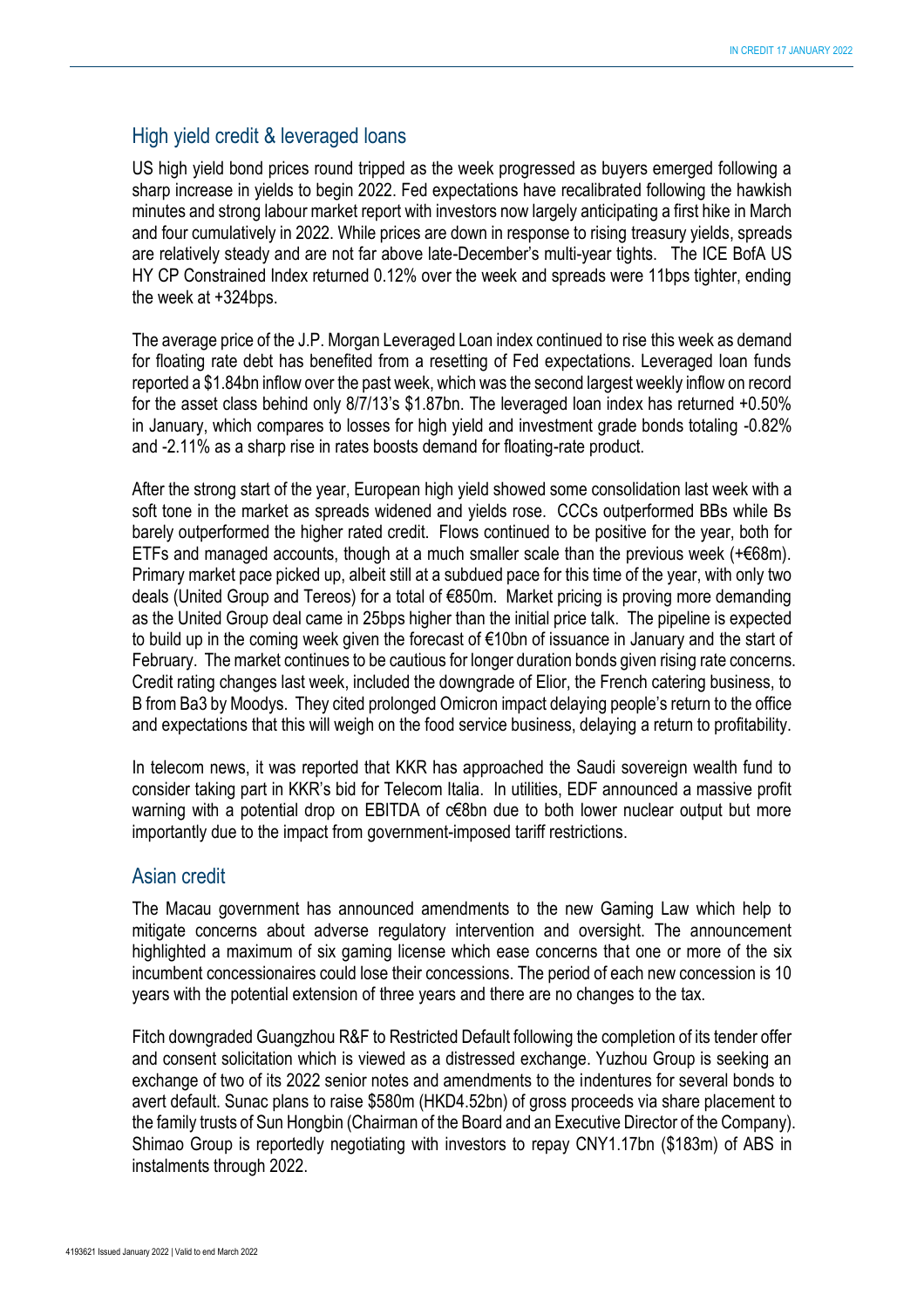# Emerging markets

Weakness in EMD continued, as sovereign and corporates spreads widened for a second week in a row. The asset class reverted back to outflows, resulting in net outflows, year-to-date, as hard currency funds experienced their largest outflow in a week since early October. This was in contrast to the inflows seen for local currency funds, both for China focused funds as well as EM ex-China funds. This broke a 10-week streak of outflows for local currency funds. The primary market took a bit of a battering as a number of new issues were poorly received.

The global rate hike trend continues with last week interest rate hikes in Korea (+25 bps to 1.25%) and Romania (+25 bps to 2.0%).

Rating downgrades last week as Fitch downgraded Ghana to B- from B. This brings the country's credit rating in line with Moody's and S&P. This followed the downgrade of Sri Lanka, by S&P, to CCC from CCC+, bringing it in line with Moody's.

In Kazakhstan, the unrest of the start of the year is beginning to quiet down. A number of officials in key government posts have resigned and the Russian troops have left. The human toll has been high with over 200 people dead and almost 10,000 people detained. In Ukraine, the risk of Russian sanctions remain high as the impasse continues between the US and Russia.

# **Commodities**

Robust performance for commodities, last week, as the market returned 2.3%. Again, another week that was largely energy led (+6.5%), as oil prices rose almost 6% with Brent reaching \$86+/barrel. US/ Russian tension continued to increase, pushing Brent price higher. This was even as Libya brought oil production back on line, reaching 1 million barrels/day, after being shutdown for three weeks. OPEC capacity continues to shrink, keeping the market fairly firm. Natural gas was up almost 9% as heavy winter weather blanketed the Midwest, and moved eastwards.

Base metals were stronger, led by Nickel this time (+7%), but still with positive performance from Aluminium (+2.1%) and more modest gains from copper (+0.8%). Precious metals were also higher with gold (+1.2%), again, breaking though \$1800/oz with silver up almost 3%. Only agriculture was lower (-1.5%) as grains were lower (-2.4%) with soy beans, corn and wheat retreating, after the sharp rise the previous week.

# Responsible investments

Issuance for specific use of proceeds bonds has now started to pick up after taking a Christmas break, with \$50bn of debt already raised this year. Some investors are anticipating this year to be another record breaker for issuance, as Green, social and sustainability bonds totalled just shy of \$1trn for the full year of 2021, over double of that from 2020 (\$466bn), according to Bloomberg.

In another view of issuance in 2021, according to Bloomberg, banks took more in fees from issuing Green bond related debt than they did from helping raise money for fossil-fuel companies. In total for 2021, \$3.4bn was taken in fees for Green bond issuance compared to \$3.3bn for deals with oil, gas and coal companies. In contrast, for 2020 only \$1.9bn was taken for Green bonds versus \$3.7bn for fossil fuels.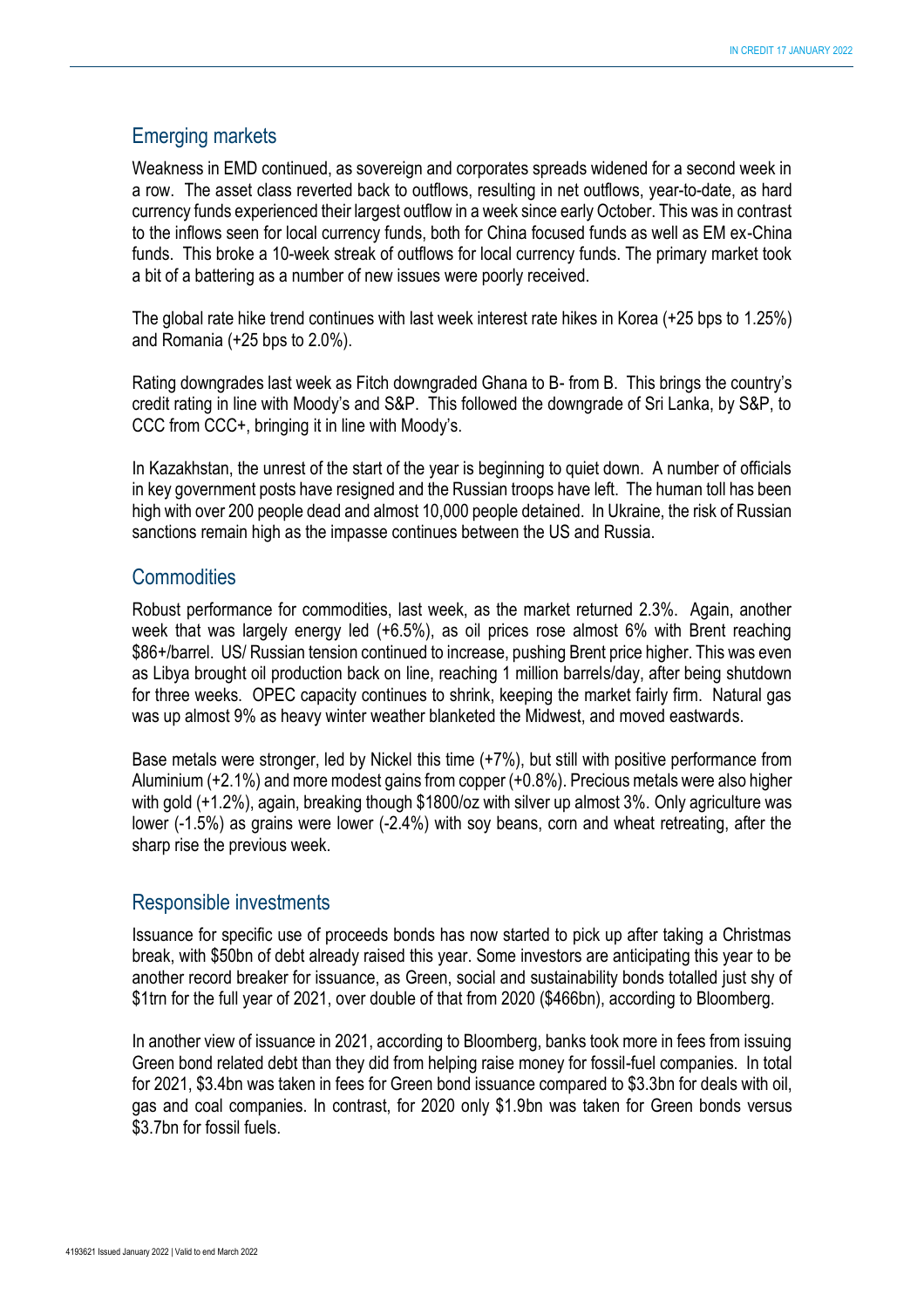# Summary of fixed income asset allocation views

# **Fixed Income Asset Allocation Views**

### 17th January 2022



| <b>Strategy and positioning</b><br><b>Views</b><br>(relative to risk free rate)      |                                                                                                                                                                                                                                                                                                                                                         |                                                                                                                                                                                                                                                                                                                                                                                                                                                                                                                                                                                                                                              | 11 Y LJ 1 1 1 L 1 Y 1 J<br><b>Risks to our views</b>                                                                                                                                                                                                                                                                                                                                                       |  |
|--------------------------------------------------------------------------------------|---------------------------------------------------------------------------------------------------------------------------------------------------------------------------------------------------------------------------------------------------------------------------------------------------------------------------------------------------------|----------------------------------------------------------------------------------------------------------------------------------------------------------------------------------------------------------------------------------------------------------------------------------------------------------------------------------------------------------------------------------------------------------------------------------------------------------------------------------------------------------------------------------------------------------------------------------------------------------------------------------------------|------------------------------------------------------------------------------------------------------------------------------------------------------------------------------------------------------------------------------------------------------------------------------------------------------------------------------------------------------------------------------------------------------------|--|
| <b>Overall Fixed</b><br>Income<br><b>Spread Risk</b>                                 | Under- $\frac{1}{\sqrt{2} \cdot 1 \cdot 1}$ 0 $\frac{1}{\sqrt{1} \cdot 1 \cdot 2}$ Over-                                                                                                                                                                                                                                                                | Although credit spreads have widened slightly, they are still<br>near all-time tights and leave little room for the growth story to<br>get derailed. Pockets of opportunity with deleveraging &<br>upgrade activity exist.<br>■ We are past the peak of economic growth and central bank<br>accommodation. The pullback in forecasted liquidity has left<br>opportunity for market volatility.<br>Uncertainty remains elevated as the Omicron variant spreads,<br>inflation fears revive, supply disruptions continue, monetary &<br>direct fiscal support wane, and unemployment benefits expire.                                           | Upside risks: the unique COVID recovery in<br>fundamentals allow spreads to rocket past all-<br>time tights. Spreads have spent extended<br>periods near tights in other periods as well.<br>Downside risks: Omicron worsens. Supply<br>chain disruptions and inflation fears continue<br>into 2022. Both fiscal and monetary stimulus<br>are removed just as growth decelerates could<br>cause a sell off |  |
| <b>Duration</b><br>$(10-year)$<br>$('P' = Periphery)$                                | Short $\frac{4}{-2}$ $\frac{4}{-1}$ $\frac{4}{0}$ $\frac{4}{+1}$ $\frac{1}{+2}$ Long<br>€                                                                                                                                                                                                                                                               | ■ Carry offered by front end yields now attractive<br>Longer yields continue to be capped by long-run structural<br>downtrends in real yields<br>Inflation likely to normalize over medium term<br>Hiking cycles to be shortened by easing inflation and<br>moderating demand<br>■ ECB to lean against rising financing rates                                                                                                                                                                                                                                                                                                                | Inflationary dynamics become structurally<br>persistent<br>Labour supply shortage persists; wage<br>pressure becomes broad and sustained<br>Fiscal expansion requires wider term premium<br>Long run trend in safe asset demand reverses                                                                                                                                                                   |  |
| Currency<br>$E' = European$<br>Economic Area)                                        | ¥<br>EM<br>A\$<br>Short $\frac{1}{2}$ $\frac{1}{10}$<br>I Long<br>$+1$ <sup>1</sup> +2<br>£<br>E                                                                                                                                                                                                                                                        | There is room for the Dollar to strengthen further given our<br>belief in the US leading the economic and monetary policy<br>recovery<br>However, experience of past cycles suggests the Dollar fares<br>less well at the start of a cycle, tum neutral USD for now                                                                                                                                                                                                                                                                                                                                                                          | The ECB moves to tighten monetary policy<br>The Fed starts to push back against market<br>pricing<br>More expansive China credit cycle                                                                                                                                                                                                                                                                     |  |
| Emerging<br><b>Markets Local</b><br>$(rates(R)$ and<br>currency (C))                 | R<br>Under- $\overline{1, 2, 1, 0, 1}$ +1 <sup>1</sup> +2 <sup>1</sup> weight                                                                                                                                                                                                                                                                           | Selective opportunities<br>Dollar resilience may crimp scope for EMFX performance<br>EM real interest rates relatively attractive, curves steep in<br>places                                                                                                                                                                                                                                                                                                                                                                                                                                                                                 | • Central banks tighten aggressively to counter<br>fx weakness<br>EM inflation resurgence<br>EM funding crises drive curves higher and<br>٠<br>steeper<br>Tightening global financing conditions                                                                                                                                                                                                           |  |
| <b>Emerging</b><br><b>Markets</b><br>Sovereign<br><b>Credit (USD</b><br>denominated) | Under- $\overline{C_1}$ $\overline{C_2}$ $\overline{C_3}$ $\overline{C_4}$ $\overline{C_5}$ $\overline{C_6}$ $\overline{C_7}$ $\overline{C_7}$ $\overline{C_8}$ $\overline{C_8}$ $\overline{C_9}$ $\overline{C_9}$ $\overline{C_9}$ $\overline{C_8}$ $\overline{C_9}$ $\overline{C_9}$ $\overline{C_9}$ $\overline{C_9}$ $\overline{C_9}$ $\overline{C$ | • Valuations are getting increasingly more attractive<br>Dispersion in outlooks across EM is rising as the recovery<br>begins at different paces. Countries with commodity exposure<br>and better fiscal adaptability rise to the top<br>Index composition changes over the last 5 years have added a<br>lot of duration to the sector, leaving especially IG EM<br>vulnerable. We prefer HY EM (selectively).<br>US growth outperformance is starting to cause weakness in<br>EMFX, with the exception of countries aggressively hiking rates<br>(like Russia and Brazil).                                                                  | Spillover from China's credit woes<br>A replay of 2013 occurs with a taper tantrum or<br>swift appreciation of the USD<br>Growth scars from COVID persist and hurt<br>commodity prices & ability to grow out of<br>deficits.<br>There are even further delays in mass<br>vaccination outside of developed markets.                                                                                         |  |
| <b>Investment</b><br><b>Grade Credit</b>                                             | Under-<br>weight $-2$ $-1$ $0$ $+1$ $+2$ weight                                                                                                                                                                                                                                                                                                         | US spreads are the tightest since 2005, when average credit<br>quality was higher and duration was 50% lower.<br>G has been historically resilient in the face of inflation, even if<br>other sectors may benefit more from it.<br>Good fundamentals after most recent earnings, with strong<br>balance sheet management and deleveraging from capital<br>management & sales growth                                                                                                                                                                                                                                                          | G bonds further cement their place in global<br>investors' portfolios as safe assets, replacing<br>government bonds.<br>M&A and shareholder retums remain in the<br>ш<br>backseat of management's priorities for an<br>extended period of time.                                                                                                                                                            |  |
| <b>High Yield</b><br><b>Bonds and</b><br><b>Bank Loans</b>                           | Under- $\frac{1}{2}$ -1 $\frac{1}{0}$ $\frac{1}{1+1}$ +2 weight                                                                                                                                                                                                                                                                                         | Spreads are nearly to all-time tights, although credit quality has $\blacksquare$<br>improved through defaults and ample liquidity Runway left in<br>HY recovery trade rising stars<br>■ Bank loans continue to be a more attractive part of the show<br>better valuations relative to corporates.<br>The best performing parts of these sectors have been the most<br>п<br>volatile and lowest quality.<br>Defaults are set to drop dramatically in 2021 in part due to the<br>rapid recovery, but also due to an ability to remove near-term<br>maturities by companies across the credit spectrum.                                        | The reach for yield continues to suppress<br>spreads, although mounting negative<br>headwinds (inflation, supply disruptions) are<br>increasing pressure for higher yields.<br>■ Waves of ratings upgrade begin to occur this<br>year.<br>There are few exogenous shocks that shake<br>the tight spread environment.                                                                                       |  |
| <b>Agency MBS</b>                                                                    | Under- $\begin{array}{c c c c c} \hline \text{Under} & \text{I} & \text{I} & \text{I} & \text{I} & \text{I} & \text{I} \\ \text{weight} & -2 & -1 & 0 & +1 & +2 & \text{weight} \end{array}$                                                                                                                                                            | The Fed's taper was well advertised and saw a muted market<br>reaction upon official announcement.<br>• Valuations remain extremely rich, with unattractive carry in<br>many Specifies Pools and CMO deals<br>■ With interest rates falling again, fundamentals worsen as<br>prepayment speed will remain elevated. Changes to FHFA<br>housing policies could also be marginally negative for<br>fundamentals over time.                                                                                                                                                                                                                     | Housing activity slows considerably and<br>prepays move back down to normal levels,<br>without denting households' ability to service<br>mortgages.<br>Uncertainty the Fed taper schedule and long-<br>term position                                                                                                                                                                                       |  |
| <b>Structured</b><br>Credit<br>Non-Agency<br><b>MBS &amp; CMBS</b>                   | Over-<br>Under- $\sqrt{-2}$ -1 0<br>$+1$ +2 weight                                                                                                                                                                                                                                                                                                      | ■ Our preference remains for non-agency RMBS in this area.<br>Opportunities with repricing risk premiums in new issues<br>ш<br>RMBS: Housing continues to outperform in the recovery as HH<br>balance sheets are strong, demographics are positive, and<br>supply is constrained. Valuations are less compelling, but can<br>provide stable carry in de-risking portfolios.<br>■ CMBS: favored bonds are still 'story' bonds. A return to normal<br>won't look 'normal' for sectors like office space or convention<br>hotels and recently has lagged.<br>Spread tightening looks somewhat excessive along the<br>margins of credit quality. | Attractive shorter duration deals coming into<br>market, provide less carry<br>• Changes in consumer behaviour in travel and<br>retail last post pandemic<br>■ Work From Home continues full steam ahead<br>post pandemic (positive for RMBS, negative<br>for CMBS).<br>Rising interest rates may dent housing market<br>strength, but seems unlikely to derail it.                                        |  |
| <b>Commodities</b>                                                                   | Under-<br>weight $-2$ $-1$ 0 $+1$ $+2$ weight                                                                                                                                                                                                                                                                                                           | ■ o/w Copper & Lead vs Zinc<br>u/w Livestock<br>u/w Gold<br>$\blacksquare$ o/w Oil<br>o/w Natural Gas                                                                                                                                                                                                                                                                                                                                                                                                                                                                                                                                        | US China trade war<br>Renewed Covid lockdowns<br>п<br>Global Recession                                                                                                                                                                                                                                                                                                                                     |  |